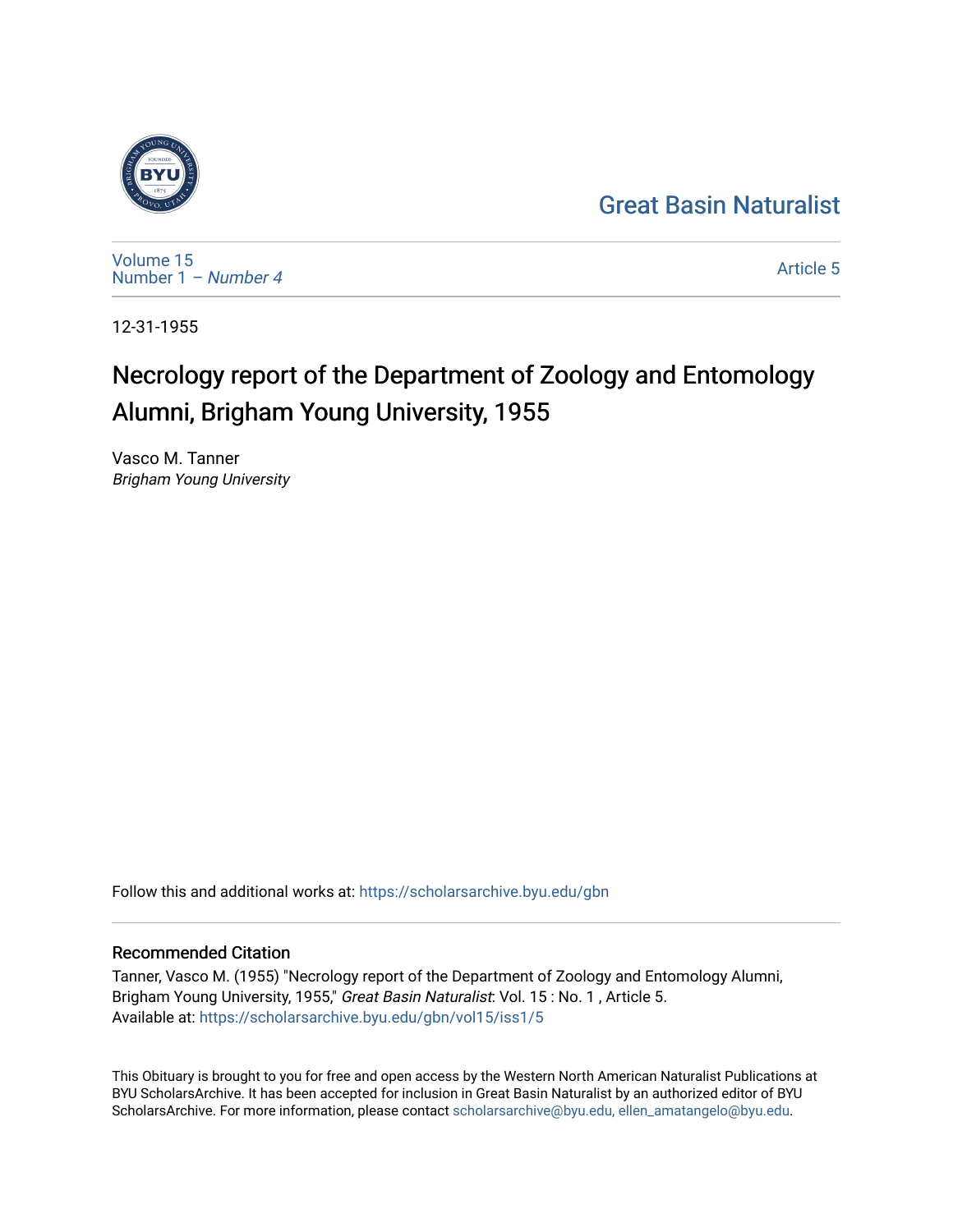### NECROLOGY REPORT OF THE DEPARTMENT OF ZOOLOGY AND ENTOMOLOGY ALUMNI, BRIGHAM YOUNG UNIVERSITY, <sup>1955</sup>

VASCO M. TANNERi

During the past year, three alumni of the Brigham Young University Department of Zoology and Entomology have died. One of these members, Andrew T. Rasmussen, was  $72$  years old, while the other two were <sup>36</sup> and <sup>37</sup> years of age—too young to be cut short from their very promising careers. These two young scientists may well be listed as casualties of World War II. Staff members of the Brigham Young University have been built up and grown because of their association with these outstanding students in the field of biology, but saddened because of their untimely departure.

### ANDREW T. RASMUSSEN

#### 1883-1955

Andrew T. Rasmussen was born in Spring City, Sanpete County. Utah, August 10, 1883. He died at his newly established home in in La Canada, California, on October 15, 1955.

He received the degree of Bachelor of Arts from the Brigham Young University in 1909. Because of his outstanding accomplishments in this field, he was made assistant professor and then head of the Department of Biology of the University. He served in this capacity until the autumn of 1913, when he became instructor and graduate assistant in the Department of Physiology at Cornell University, from which institution he received the degree of doctor of philosophy in Anatomy and Physiology in 1916. This same year, Dr. Rasmussen was appointed instructor of anatomy at the University of Minnesota. Here he made rapid advancement in his chosen field, being advanced to the rank of Professor in 1925. He held this position until his retirement in June, 1952.

Dr. Rasmussen was an efficient, hard working scientist. While at Brigham Young University, he spent from 12 to 15 hours per day in the laboratory, producing many anatomical charts and thousands of histological slides. These well established habits of work characterized him through the remainder of his life. His books and scientific articles were enhanced by his accurate drawings and illustrations. His "Laboratory Directions in Neuro-Anatomy" is now in the third edition, while his "Outline of Neuro-Aantomy" has gone through the

<sup>1.</sup> Contribution No. 150 from the Department of Zoology and Entomology. Brigham Young University.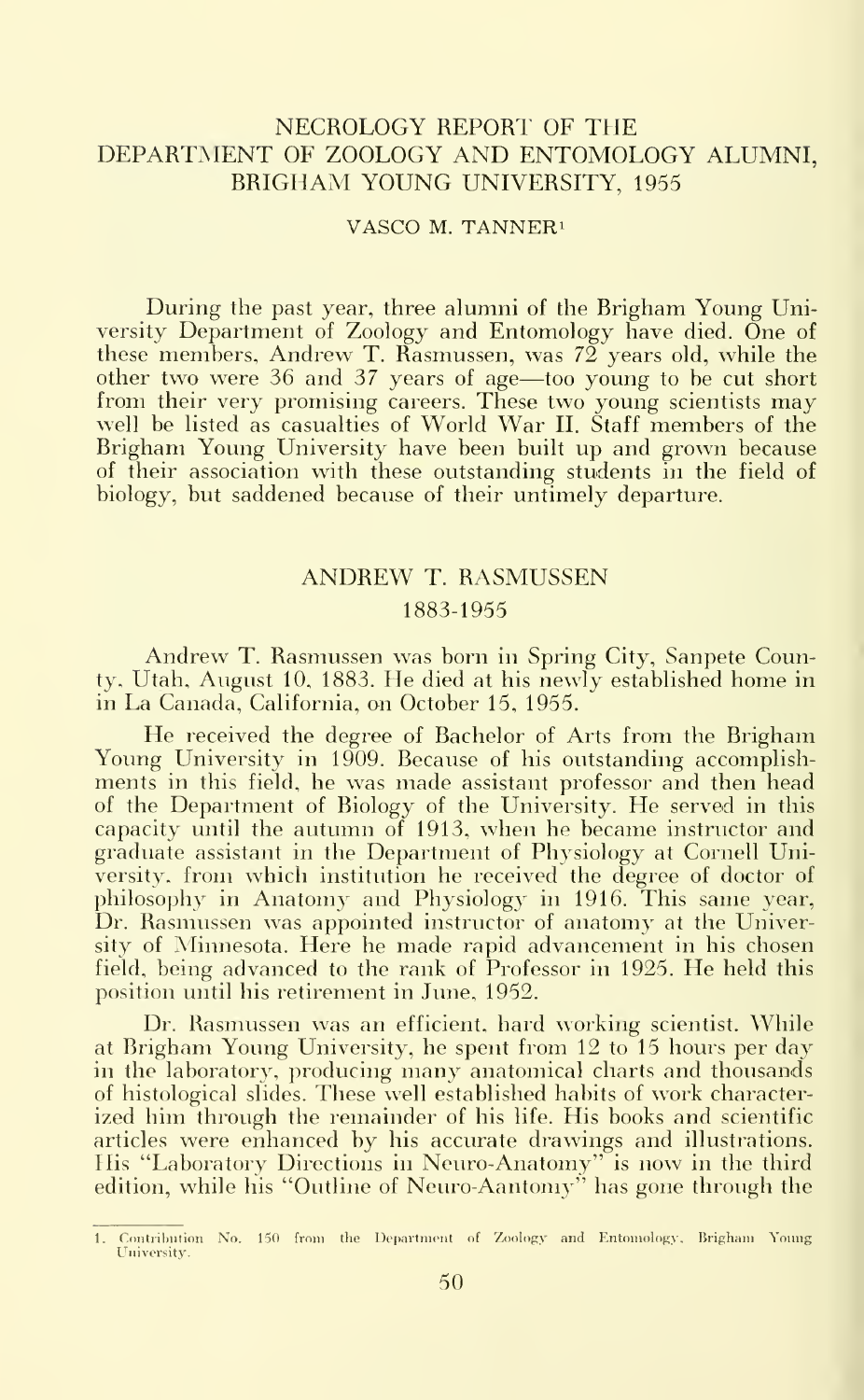eighth printing of the third edition. One of the most widely used text books in the medical schools of the United States in neuro anatomy is his "The Principle Nervous Pathways." He also published many articles in scientific and medical journals. His little book, "Some Trends in Neuroanatomy," published by Wm. C. Brown Company, 1947, is a very complete and useful history of this subject.

As a teacher, Andrew T. Rasmussen was unsurpassed. During his thirty-five years of teaching at the University of Minnesota, be tween four and five thousand medical and postgraduate students sat in his classes. One graduate student said: "Of all medical courses <sup>I</sup> have taken anywhere, his was the best remembered and the one most actively participated in by the students." His demonstrations of well chosen specimens, which were gathered during his long teaching career, greatly enlivened his classes and made a lasting impression on his students.

Dr. Rasmussen had the companionship of Gertrude Brown, whom he married in 1911. She was the daughter of Professor James L. Brown of the Department of Education at Brigham Young University. From her early childhood, she was interested in nature study and loved the out-of-doors; this enabled her to be a great support and helper in all of her husband's biological activities. They are the parents of four children, all of whom are college graduates. When Dr. Rasmussen retired in 1952. the couple came west and made their home in La Canada, California. He accepted a visiting professorship with the Department of Investigation of Medicine, University of California at Los Angeles, which position he held until his death.

In June, 1953, at the 78th annual commencement of Brigham Young University, Dr. Rasmussen was honored with the distin guished service award. He also held membership in many of the learned societies of this country.

Andrew T. Rasmussen, whose grandparents and parents were sturdy Danish converts and members of the Latter-day Saint Church, made a most enviable local and national record for himself. His name is written near the top of the scroll of distinguished alumni of Brigham Young University.

#### LOWELL STORRS MILLER 1919-1955

Lowell S. Miller died December 12, 1955, in the St. Mary's Hospital at Rochester. Minnesota. He was bom March 9, 1919, in Lehi. Utah, the son of Elmer and Rosella Storrs Miller. He made his home in Provo, where his father is head of the Department of Economics at Brigham Young University.

As a youth, Lowell was interested in entomology. During his high school years, he spent much time at the University learning the rudiments of collecting and preparing insects for <sup>a</sup> collection. He entered Brigham Young University as a freshman in 1936, pursuing a course in the natural sciences. In the spring of 1940, he volunteered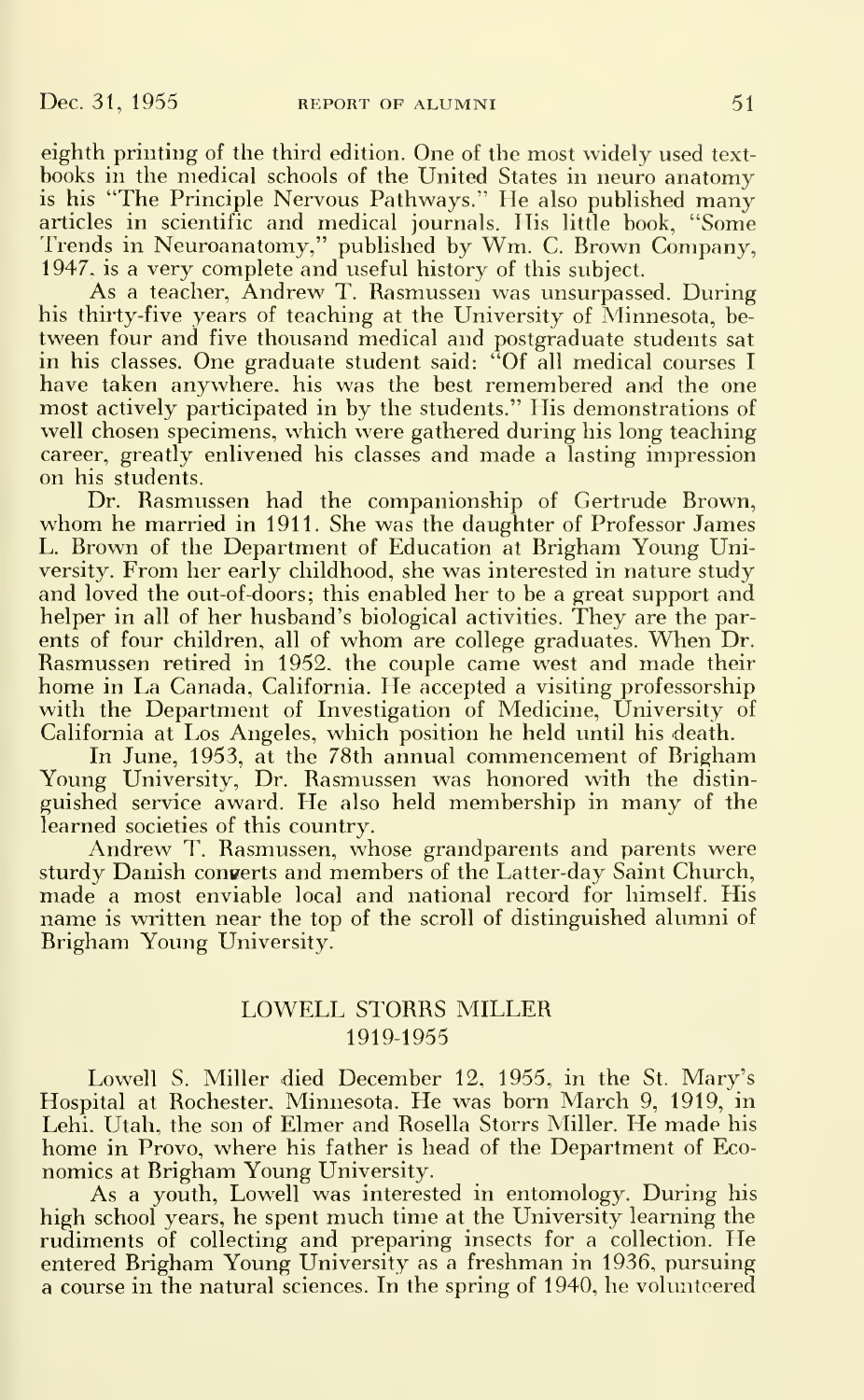for military service and was sent to the Philippine Islands to serve with the U. S. Army weather service. He was captured on Bataan April 9, 1942, was a member of the ill fated "death march" and



Lowell Storrs Miller

spent forty-one months as a Jap anese prisoner of war. It was here he contracted the illness and un derwent the hardship from which he never fully recovered.<sup>2</sup>

Upon being discharged, he re turned to Provo and on December 1, 1945, married Blanche Thomas, daughter of John E. Thomas of Malad, Idaho. Lowell and Blanche are the parents of a son, Sheldon, and a daughter, Maryanne.

In the autumn of 1945, Lowell reentered the Brigham Young University, receiving a bachelor of arts degree in 1946 and a master of arts degree in 1947. He then did graduate work at the Stanford University Marine Station, the University of Illinois, and the University of Iowa. He

was working on his thesis for a doctor of philosophy degree at the time of his death. Lowell Miller was an assistant professor of zoology<br>at Parsons College, Fairfield, Jowa in 1948 and in 1949. He was a member of the University of Illinois Museum Expedition to Venezuela in 1950 and had served as ranger naturalist for the National Parks Service during the summer of 1951, prior to going to Davenport. He was appointed director of the Davenport Museum in 1951, which position he held until January of 1955, when he accepted the appointment as director of the Marathon County Historical Society and curator of the museum of Yawkey Home, at Wansau, Wisconsin.

Lowell Miller was affiliated with a number of professional and civic organizations, among which were memberships in the American Association of Museums. American Society of Systematic Zoology, the Iowa, Illinois and Wisconsin Academies of Science, and the American Society of Mammalogists.

He was closely associated with Harry P. Chandler, Harry Thomas, Ray Snow and James W. Bee, who were high school and boy scout friends and college companions. These five enthusiastic nature lovers maiored in Zoology and Entomology. Wlien World War H began, Miller, Snow and Thomas volun-teered to serve their country. Miller and Snow were sent to the Philippine Islands and both became prisoners of war of the Japanese. Ray Snow died on the "death march" and was hastily buried by his buddy and companion, Lowell Miller, Harry Thomas was killed in war activities in Italy. Thus, today James W. Bee is the sole survivor of the five energetic devotees of scouting, hiking and learning first-hand about the nature lore of Utah Vallej'. James Bee is now <sup>a</sup> graduate student in Zoology at the University of Kansas.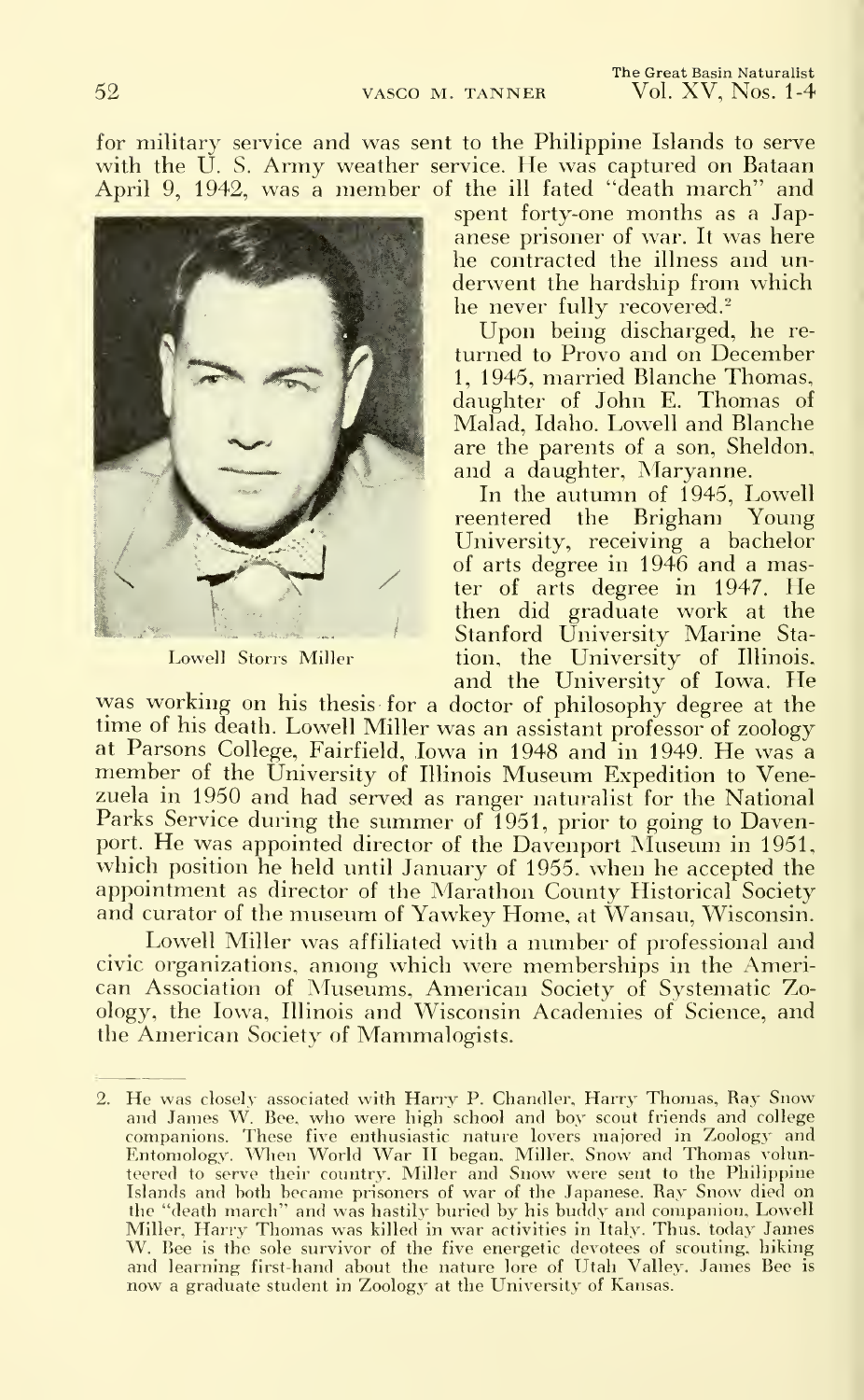Lowell earned the respect of those with whom he associated as well as people of the community. He was among the most promising of the alumni members from the Department of Zoology and Entomology. Staff members of the Department are saddened at his untimely passing. We extend our sincere sympathy to his wife, chil dren and parents.

We are pleased to include the fine tribute paid to Lowell by the board members of the Marathon County Historical Society.

"Lowell S. Miller came to Wisconsin last year as first director of Marathon County Historical Society. It was <sup>a</sup> crucial time: The Yawkey Home had just been acquired; successful establishment of <sup>a</sup> museum demanded increased membership, keen community and county interest.

Miller possessed a tremendous vitality and wide professional experience. His knowledge had an amazing breadth, spanned from biology to photography, included conservation, natural history, archaeology. He came to Marathon County from Iowa where he had headed the Davenport Museum for three years, doubling membership and expanding program in the process. Miller had studied at Brigham Young, Stanford, Illinois and Iowa and he had spent <sup>41</sup> long months in World War IIas prisoner of the Japanese.

In Marathon County, Miller plunged wholeheartedly into every phase of community life. Under his leadership, the county historical society's year was one of continual success. At his death, Society members, and acquaintances up and down the county and throughout the state mourned the loss of an able leader and associate."

#### HARRY PHYLANDER CHANDLER 1917-1955

Entomologist and assistant Fisheries Biologist with the Trout Management Study of the Inland Fisheries Branch, California Fish and Game.

Harry P. Chandler died on April 16, 1955, after an illness of more than a year. He was born July 10, 1917, in Oregon. When Harry was a small boy, his mother moved to Provo. After completing high school, he entered the Brigham Young University in the fall of 1935.

Harry graduated with a bachelor of arts degree in 1939 and a master of arts degree in 1941 from the Department of Zoology and Entomology of Brigham Young University.

He continued his academic work by entering the graduate school of the University of California in the fall of 1941. Here his study activities were interrupted for the next four years, during which time he served in the navy, attaining the rank of Lientenant J.G. He was <sup>a</sup> gunnery and torpedo officer on <sup>a</sup> destroyer in the Pacific field of operations. When he was released from the service, he again entered the University of California, where he continued his work in entomology. He left the University in 1947 to join the Department of Fish and Game.

Harry Chandler was one of the most ambitious and capable students of the Coleoptera that we have had at the Brigham Young